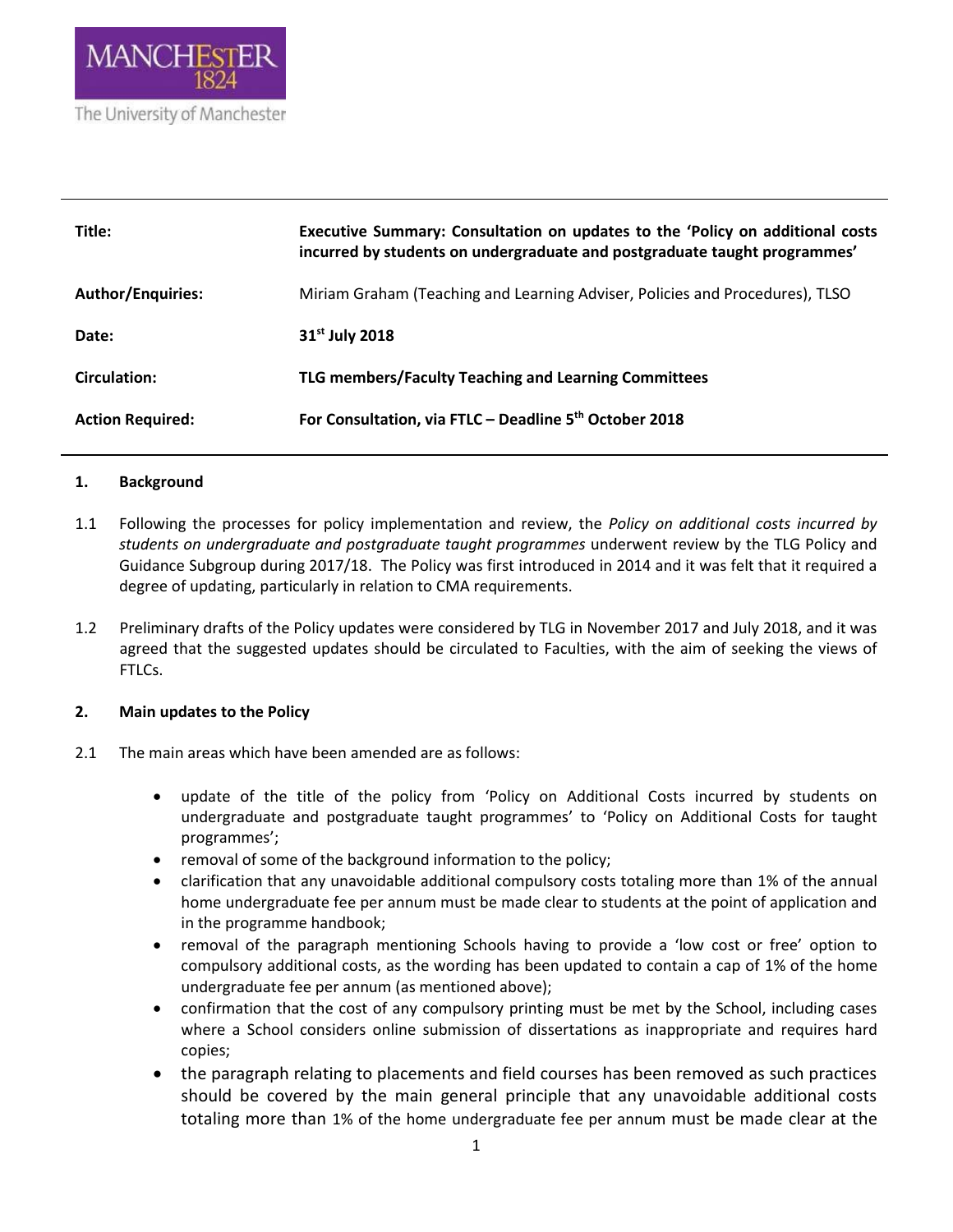point of application and in programme handbooks, with details of what these specific costs are.

# **3. Next steps**

- 3.1 Faculties are requested to consider the proposed updates at their next FTLC (or equivalent) meetings and feed back a consolidated Faculty response detailing any comments about the updates, to Miriam Graham [\(m.graham@manchester.ac.uk\)](mailto:m.graham@manchester.ac.uk) by 5<sup>th</sup> October 2018.
- 3.2 The proposed updated version can be found in the appendix below. The existing version of the Policy can be found online at: <http://documents.manchester.ac.uk/display.aspx?DocID=19217>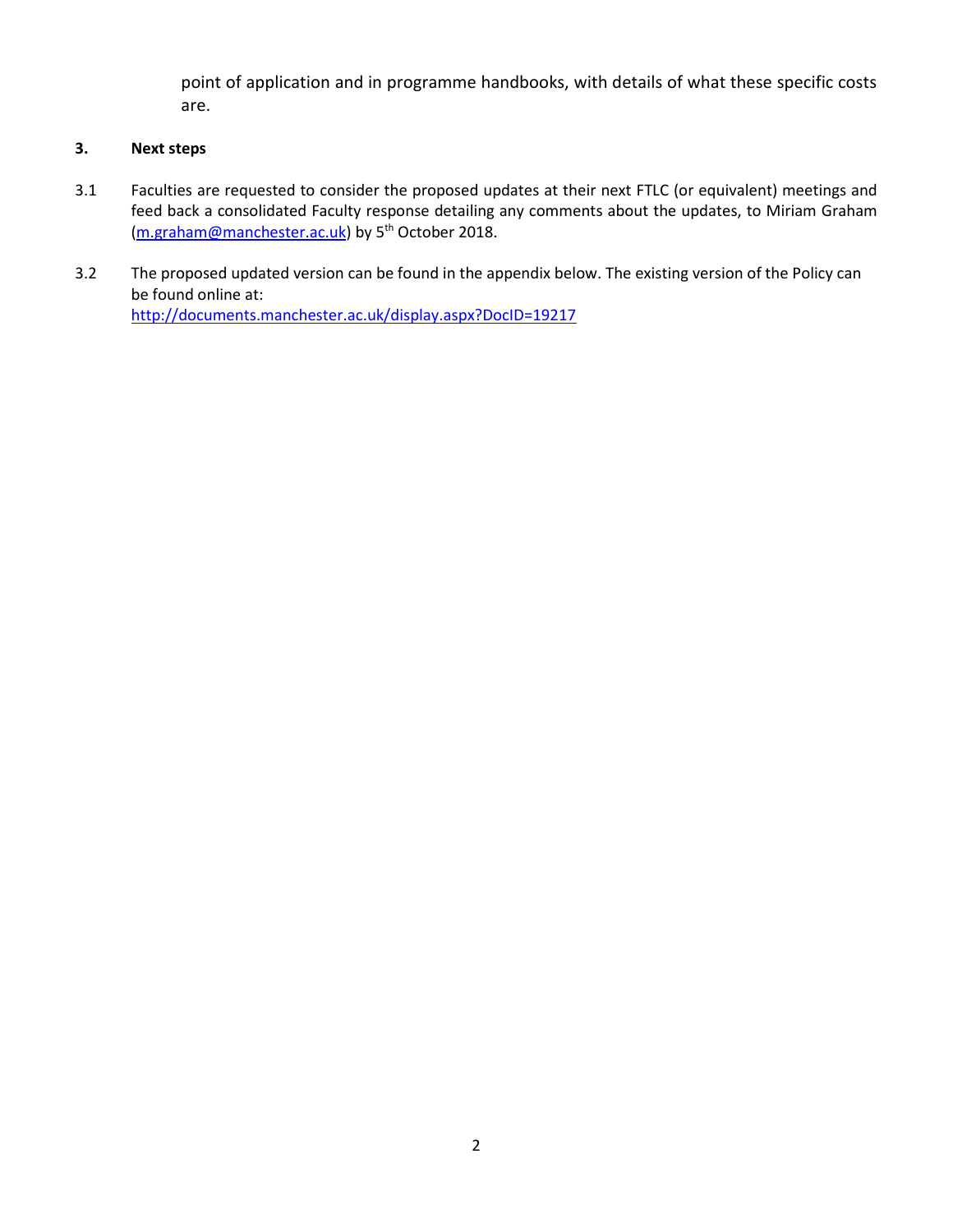

# **Appendix 1: Policy on additional costs incurred for taught programmes**

### **UPDATES PROPOSED BY THE TLG POLICY & GUIDANCE SUBGROUP, JUNE 2018**

### **CONTENTS**

- 1. Introduction
- 2. Purpose
- 3. Scope
- 4. Policy: General principles
- 5. Other exceptions: Cases where students are required to make a contribution

### **1. Introduction**

1.1 This document sets out the University's policy on additional costs incurred by students on undergraduate and postgraduate taught programmes, over and above their tuition fee.

### **2. Purpose**

- 2.1 The purpose of this policy is to ensure a consistent approach across the University in relation to any additional costs that students may be subject to as part of their programme of study.
- 2.2 In addition, the policy seeks to provide transparency in the way additional costs are articulated to students.

### **3. Scope**

3.1 This policy applies to all undergraduate and postgraduate taught students undertaking programmes of study at the University of Manchester, including those taking a placement year. It does not apply to students repeating a year or re-sitting an examination, and these students are subject to fees for reassessment.

### **4. Policy: General principles**

- 4.1 All students should normally be able to complete their programme of study without incurring additional study costs over and above the tuition fee for that programme. Any unavoidable additional compulsory costs totalling more than 1% of the annual home undergraduate<sup>1</sup> fee per annum must be made clear at the point of application and in the programme handbooks, with details of what these costs are.
- 4.2 The costs of any compulsory printing (including coursework and course material) must be met by the School, and this is not included in the 1% detailed above.
- 4.3 The expectation across the University is that dissertations should be produced and submitted electronically. Should a School consider online submission inappropriate and require hard copy dissertations, the costs of producing these must be borne by the School, and students must be made aware of the requirement.

 $\overline{a}$ <sup>1</sup> Regardless of whether the programme in question is undergraduate or postgraduate taught.